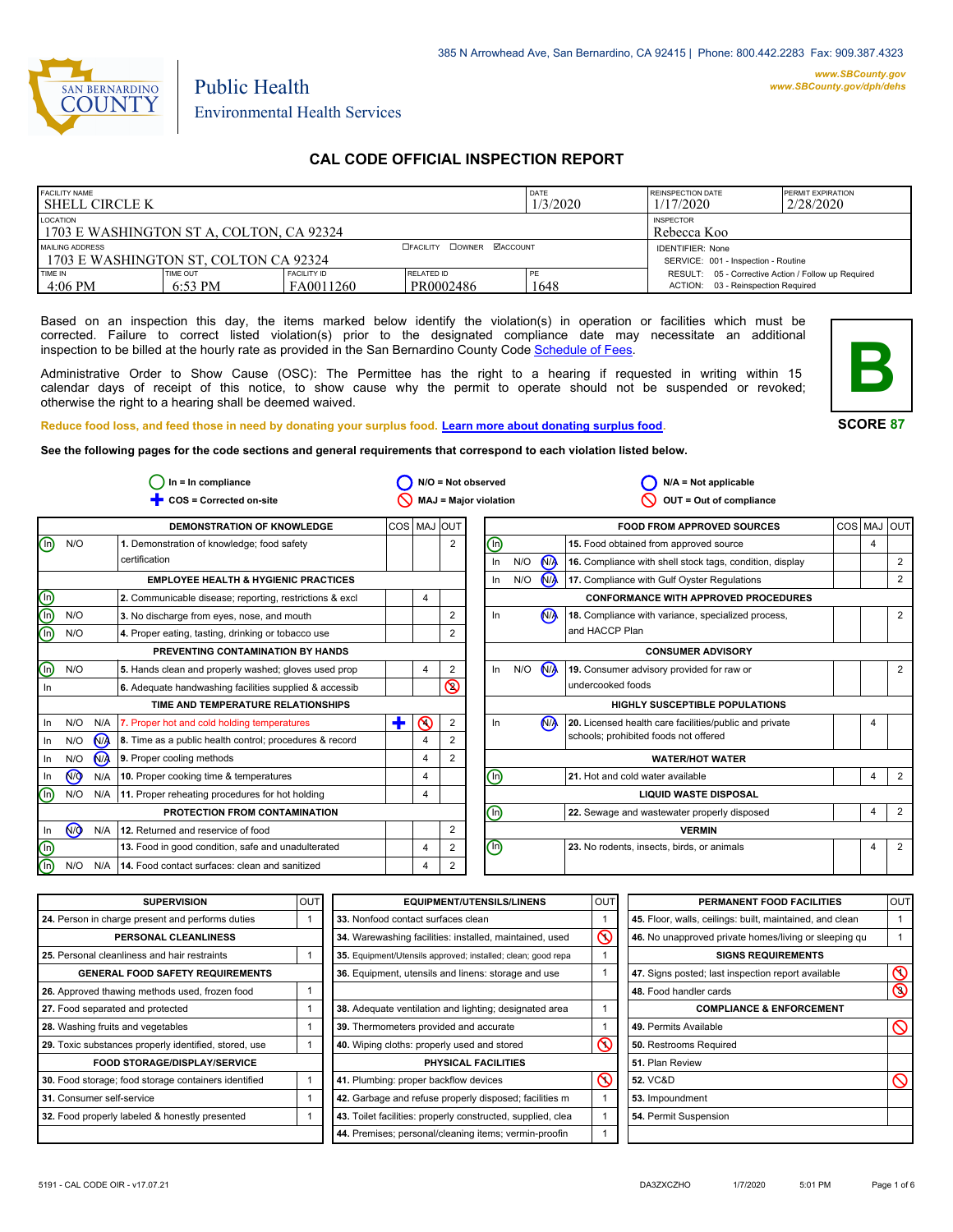

| <b>FACILITY NAME</b>                               | <b>DATE</b>      |
|----------------------------------------------------|------------------|
| I SHELL CIRCLE K                                   | 1/3/2020         |
| LOCATION                                           | <b>INSPECTOR</b> |
| 1703 E WASHINGTON ST A, COLTON, CA 92324           | Rebecca Koo      |
| <b>E BRABER HAT AND AALB HALBING TEMBER LTUREA</b> | <b>BEA IAM</b>   |

#### **7. PROPER HOT AND COLD HOLDING TEMPERATURES** ê**! MAJOR** ê**!**

| <b>POINTS</b> | Compliance date not specified                         |
|---------------|-------------------------------------------------------|
|               | <b>Complied on 1/3/2020</b>                           |
|               | Violation Reference - HSC -<br>113996, 113998, 114037 |
|               |                                                       |

**Inspector Comments:** Observed multiple prepackaged potentially hazardous food in open display refrigeration unit measured between 51.2F to 62.2F with a metal probe thermometer. Upon questioning, person in charge stated the items were stocked in the display the night before. Employee stated there has been no recent issues with this cold holding unit. Observed the thermometer available inside the unit measuring at 42F. Measured ambient temperature of cold holding unit at 53.7F with metal probe thermometer.

Ensure to maintain all potentially hazardous foods for cold holding at 41F or below.

Corrected on site. See VC&D

**Violation Description:** Potentially hazardous foods shall be held at or below 41F or at or above 135F. (113996, 113998, 114037, 114343(a))

**More Information: [http://www.sbcounty.gov/uploads/dph/dehs/Depts/EnvironmentalHealth/FormsPublications/Food\\_Danger\\_Zone.pdf](http://www.sbcounty.gov/uploads/dph/dehs/Depts/EnvironmentalHealth/FormsPublications/Food_Danger_Zone.pdf)**

### **6. ADEQUATE HANDWASHING FACILITIES SUPPLIED & ACCESSIBLE**

**Compliance date not specified Not In Compliance Violation Reference - POINTS 2 Inspector Comments:** Observed no hand soap or paper towels for use in front hand wash station next to fried chicken hot holding unit. Ensure to maintain all handwash sinks clean, unobstructed, accessible, and fully stocked with soap and paper

towels in dispensers at all times.

**Violation Description:** Handwashing soap and towels or drying device shall be provided in dispensers; dispensers shall be maintained in good repair. (113953.2) Adequate facilities shall be provided for hand washing. (113953, 113953.1, 114067(f)). Handwashing sink is not separated from a warewashing sink by a 6 inch high metal splashguard or 24 inch separation. (113953) Handwashing sinks shall not be obstructed, inaccessible, used improperly or kept unclean. (113953.1)

#### **34. WAREWASHING FACILITIES: INSTALLED, MAINTAINED, USED; TEST STRIPS**

| <b>POINTS</b> | Compliance date not specified                      | Inspector Comments: 1) Observed no test strips available for use throughout the facility.                                  |  |  |  |
|---------------|----------------------------------------------------|----------------------------------------------------------------------------------------------------------------------------|--|--|--|
|               | <b>Not In Compliance</b>                           |                                                                                                                            |  |  |  |
|               | Violation Reference - HSC -<br>114067(f,g), 114099 | Ensure to maintain a supply of test strips available at all times to properly measure concentration level of<br>sanitizer. |  |  |  |
|               |                                                    | 2) Observed 3-compartment sink located next to the fry station for Krispy Krunchy chicken to be in disrepair               |  |  |  |

and obstructed in all 3 compartments and drainboards with miscellaneous items including boxes and unused equipment.

Ensure to repair, replace, or restore warewashing 3 compartment sink and remove all objects obstructing access to the warewashing station.

\*Note: Another 3 compartment sink was available for use in a separate back area for the convenience store portion of the facility

**Violation Description:** Food facilities that prepare food shall be equipped with warewashing facilities. Testing equipment and materials shall be provided to measure the applicable sanitization method. (114067(f,g), 114099, 114099.3, 114099.5, 114101(a), 114101.1, 114101.2, 114103, 114107, 114125) A thermometer must be readily available to monitor the temperature of the water at the warewashing sink. A warewashing sink used to wash wiping cloths, wash produce, or thaw food must be cleaned and sanitized before and after each use.

**More Information: <http://www.sbcounty.gov/uploads/dph/dehs/Depts/EnvironmentalHealth/FormsPublications/ThreeCompartmentSink.pdf>**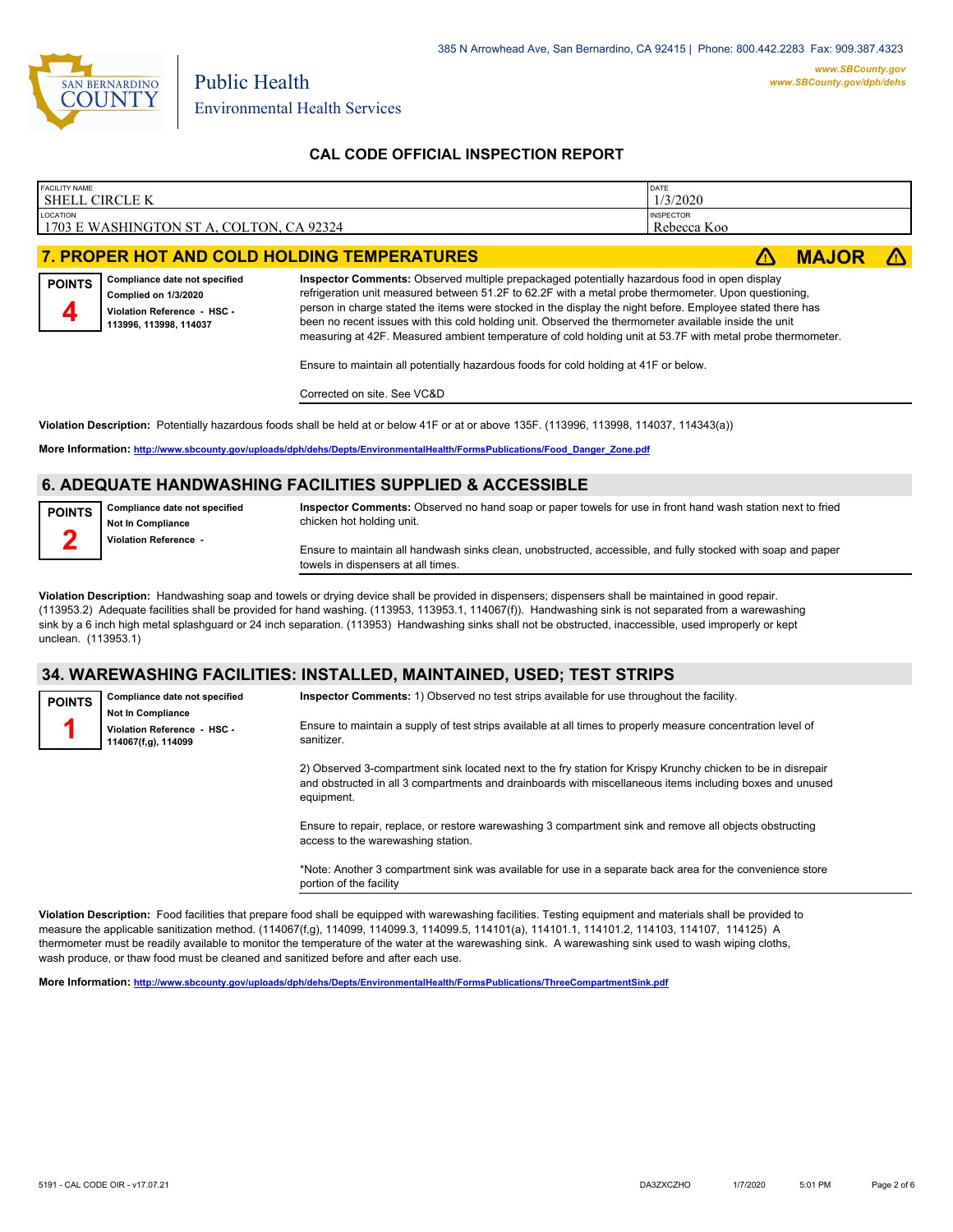

| <b>FACILITY NAME</b>                     | DATE             |
|------------------------------------------|------------------|
| <b>SHELL CIRCLE K</b>                    | 1/3/2020         |
| LOCATION                                 | <b>INSPECTOR</b> |
| 1703 E WASHINGTON ST A, COLTON, CA 92324 | Rebecca Koo      |

### **40. WIPING CLOTHS: PROPERLY USED AND STORED**

| <b>POINTS</b> | Compliance date not specified |
|---------------|-------------------------------|
|               | Not In Compliance             |
|               | Violation Reference - HSC -   |
|               | 114135, 114185.1              |

**Inspector Comments:** Observed towels in sanitizer bucket with insufficient level of sanitizer water to completely submerge towels. Person in charge stated chlorine bleach is used as sanitizer. Sanitizer in bucket tested for 0 ppm of chlorine.

Ensure wiping cloths used to wipe service counters, scales, or other surfaces that may come into contact with food are used only once, unless kept submerged in clean water with sanitizer. Working containers of sanitizing solutions for storage of in-use wiping cloths shall be maintained at least at 100 ppm when using chlorine bleach as sanitizer.

**Violation Description:** Wiping cloths used to wipe service counters, scales or other surfaces that may come into contact with food shall be used only once unless kept in clean water with sanitizer. (114135, 114185.1, 114185.3 (d-e)) Sponges shall not be used in contact with cleaned and sanitized or in-use food contact surfaces. (114135)

#### **41. PLUMBING; PROPER BACKFLOW DEVICES**

| <b>POINTS</b> | Compliance date not specified<br><b>Not In Compliance</b> | Inspector Comments: 1) Observed two separate floor drains next to the entrance of the walk in cooler to<br>have heavy accumulation of dust, dirt, food debris, and standing water.                        |
|---------------|-----------------------------------------------------------|-----------------------------------------------------------------------------------------------------------------------------------------------------------------------------------------------------------|
|               | Violation Reference - HSC -<br>114171, 114189.1           | Ensure to maintain all plumbing pipes and fixtures clean, fully operative, and in good repair. Ensure to<br>repair/replace leaking or clogged pipes to prevent standing water in and around floor drains. |
|               |                                                           | 2) Observed missing air gap from water discharge pipe in front of refrigeration and display unit labeled "Dairy."                                                                                         |
|               |                                                           |                                                                                                                                                                                                           |

Repair or replace the pipe to ensure an air gap that measures a minimum of at least once inch or twice the diameter of the pipe exists between the rim of the floor sink and the inlet of the waste water discharge pipe.

**Violation Description:** The potable water supply shall be protected with a backflow or back siphonage protection device, as required by applicable plumbing codes. (114192) All plumbing and plumbing fixtures shall be installed in compliance with local plumbing ordinances, shall be maintained so as to prevent any contamination, and shall be kept clean, fully operative, and in good repair. Any hose used for conveying potable water shall be of approved materials, labeled, properly stored, and used for no other purpose. (114171, 114189.1, 114190, 114193, 114193.1, 114199, 114201, 114269)

### **47. SIGNS POSTED; LAST INSPECTION REPORT AVAILABLE**

**Compliance date not specified Not In Compliance Violation Reference - HSC - 113725.1, 113953.5 POINTS 1 Inspector Comments:** Observed no copy of last inspection report available upon request. Ensure to maintain a copy of the most recent routine inspection report available at all times.

**Violation Description:** Handwashing signs shall be posted in each toilet room, directing attention to the need to thoroughly wash hands after using the restroom (113953.5) (b) No smoking signs shall be posted in food preparation, food storage, warewashing, and utensil storage areas (113978). (c) Consumers shall be notified that clean tableware is to be used when they return to self-service areas such as salad bars and buffets. (d) Any food facility constructed before January 1, 2004 without public toilet facilities, shall prominently post a sign within the food facility in a public area stating that toilet facilities are not provided (113725.1, 114381 (e)). A sign shall be posted stating that a copy of the most recent routine inspection report is available upon request. (113725.1) Permit shall be posted in conspicuous location. (114381(e)) Letter Grade Placecard shall be properly posted. SBCC 33.1406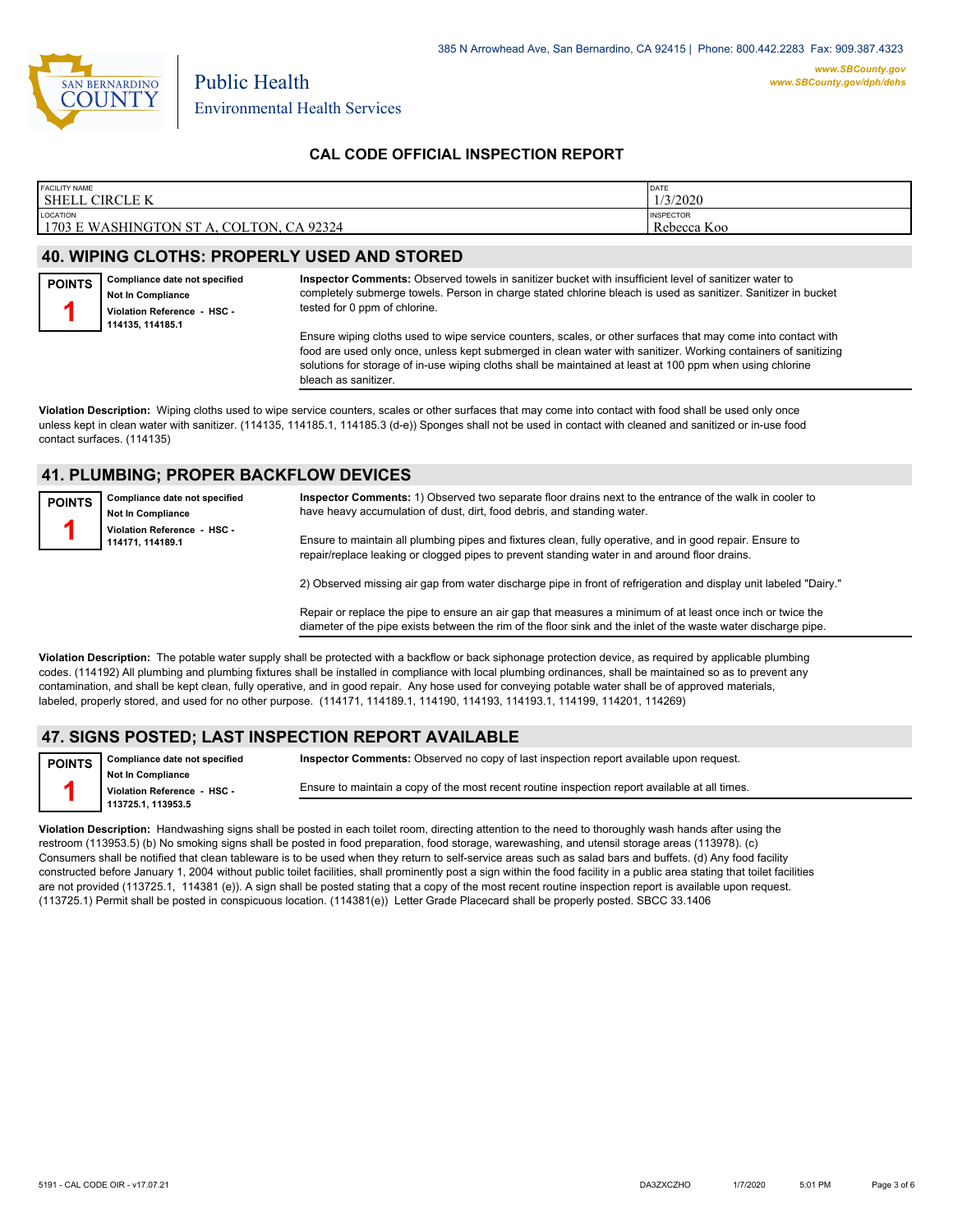

| <b>FACILITY NAME</b><br><b>SHELL</b><br>. CIRCLE K | <b>DATE</b><br>/3/2020 |
|----------------------------------------------------|------------------------|
| LOCATION                                           | <b>INSPECTOR</b>       |
| 1703 E WASHINGTON ST A, COLTON, CA 92324           | Rebecca Koo            |

### **48. FOOD HANDLER CERTIFICATION**

| <b>POINTS</b><br>$\ddot{\phantom{a}}$ | Compliance date not specified<br><b>Not In Compliance</b><br>Violation Reference - SBCC<br>33.0409 | Inspector Comments: Observed 11 food service workers at this facility without a current or valid San<br>Bernardino County Food Handler Card. Provide a valid San Bernardino County Food Handler Card for each of<br>these workers within fourteen (14) days of today's date. |
|---------------------------------------|----------------------------------------------------------------------------------------------------|------------------------------------------------------------------------------------------------------------------------------------------------------------------------------------------------------------------------------------------------------------------------------|
|                                       |                                                                                                    | A missing food handler card information and verification sheet was provided at this time. This form must be<br>received by our office by 1/17/2020 to avoid a billable reinspection at a minimum charge of \$122.50.                                                         |

To take the online training and test to obtain your approved San Bernardino County Food Handler Card, go to www.sbcfoodworker.com or http://sbc.statefoodsafety.com.

Only San Bernardino County food handler cards are accepted.

**Violation Description:** This facility is currently in violation with the food handler certification requirement for San Bernardino County, which states all food handlers must obtain a valid food handler certificate within fourteen (14) days of employment (33.0410, 33.044). Failure to provide proof of food handler certification within fourteen (14) days will result in unannounced billable (at our current hourly rate) re-inspections to verify compliance.

This facility operator must complete the 'Missing Food Handler' form provided by the inspector and email an electronic copy (scans or photos are ok as long as they are readableto sbcfoodworker@gmail.com

**More Information: [http://www.sbcounty.gov/dph/dehs/Depts/EnvironmentalHealth/FIRST/food\\_worker\\_training.aspx](http://www.sbcounty.gov/dph/dehs/Depts/EnvironmentalHealth/FIRST/food_worker_training.aspx)**

### **49. PERMITS AVAILABLE**

**Comply by 1/4/2020 Not In Compliance POINTS 0**

**Violation Reference - HSC - 114067( b, c), 114381 (a)**

**Inspector Comments:** Observed facility operating outside the scope of convenience store permit. After consulting with Environmental Health Services Plan Check department, a separate permit was required but not obtained by the facility for "Krispy Krunchy Chicken" since 2013. Existing permit will be split into 2 permits: prepackaged/convenience store permit and public eating place permit. The operator of this facility will be contacted by Environmental Health Services for any additional permit fees required or corrective actions.

**Violation Description:** A food facility shall not be open for business without a valid permit. A permit shall be valid only for the specified permittee, location, and type of food sales or distribution activity. No food facility shall conduct activities that are inconsistent with the permit(s) issued by the enforcement agency. (114067(b) & (c), 114381 (a), 114381.2, 114387)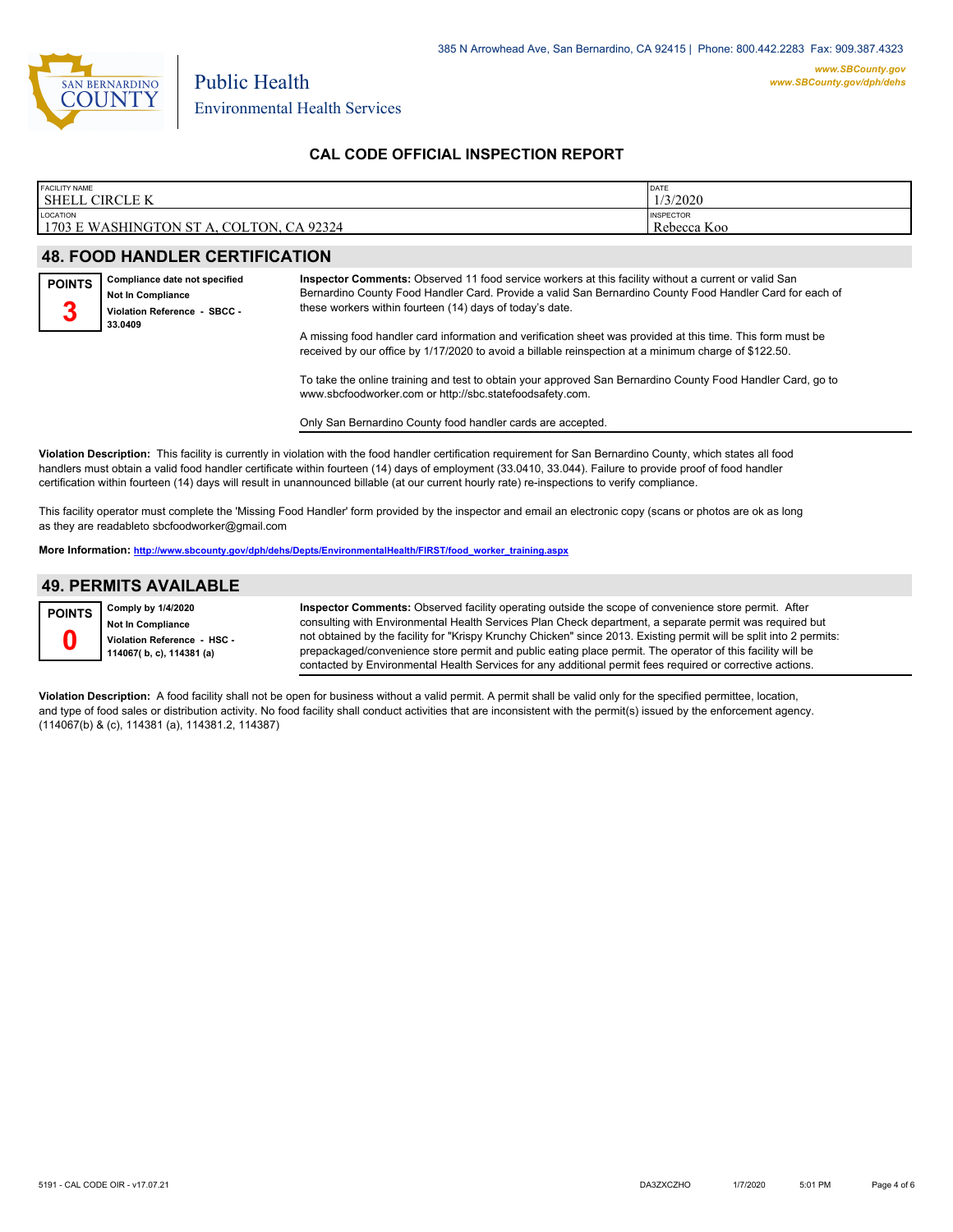

| <b>FACILITY NAME</b><br><b>SHELL CIRCLE K</b> |                                                                                                    |                                                                                                                                                                                                                                                                                                                                                                                                                                                                           | DATE<br>1/3/2020                |
|-----------------------------------------------|----------------------------------------------------------------------------------------------------|---------------------------------------------------------------------------------------------------------------------------------------------------------------------------------------------------------------------------------------------------------------------------------------------------------------------------------------------------------------------------------------------------------------------------------------------------------------------------|---------------------------------|
| LOCATION                                      | 1703 E WASHINGTON ST A, COLTON, CA 92324                                                           |                                                                                                                                                                                                                                                                                                                                                                                                                                                                           | <b>INSPECTOR</b><br>Rebecca Koo |
| 52. VC & D                                    |                                                                                                    |                                                                                                                                                                                                                                                                                                                                                                                                                                                                           |                                 |
| <b>POINTS</b><br>0                            | Compliance date not specified<br><b>Not In Compliance</b><br>Violation Reference - HSC -<br>113980 | Inspector Comments: Operator has voluntarily consented to the condemnation and destruction of food as<br>said material being unfit for human consumption or otherwise in violation of California Health and Safety Code.<br>The following potentially hazardous food items have been out of proper cold holding temperature of 41 or<br>below for more than 4 hours:                                                                                                      |                                 |
|                                               |                                                                                                    | The following "The Bomb" brand burritos:<br>-(4) Beef & Bean Burrito Spicy Red Hot measured at 58.7F<br>-(5) Beef Bean & Cheese Burrito Green Chili measured at 57.3F<br>-(6) Beef Bean & Cheese Burrito Red Chili measured at 51.9F                                                                                                                                                                                                                                      |                                 |
|                                               |                                                                                                    | The following "Fresh & Ready" brand prepackaged sandwiches:<br>-(5) Egg Salad on Wheat measured at 58.9F<br>-(6) Turkey & Cheese on Wheat measured at 59.6F<br>-(6) Chicken Salad measured 59.2F<br>-(4) Turkey & Cheese Mega measured at 59.4F<br>-(4) Turkey & Bacon CLub Multigrain measured at 62.2F<br>-(3) Roasted Chicken on Multigrain measured at 61.2F<br>-(3) Ham & Cheese Crossaint measured at 51.2F<br>-(2) Turkey & Cheese on Dark Wheat measured at 60.7F |                                 |
|                                               |                                                                                                    | The following "Market Select" brand prepackaged sandwiches:<br>-(5) Ranch Chicken Salad measured at 57F<br>-(4) Mega Smoked White Turkey & Cheese measured at 55.1F<br>-(4) Mega Italian Style measured at 57.4F<br>-(7) Albacore Tuna Salad measured at 53.4F                                                                                                                                                                                                            |                                 |
|                                               |                                                                                                    | The following "Fresh & Local" brand prepackaged sandwiches:<br>-(4) Turkey Sub measured at 51.7F<br>-(2) Ham & Cheese sub measured at 54.7F                                                                                                                                                                                                                                                                                                                               |                                 |
|                                               |                                                                                                    | The following "NeMo's" brand prepackaged cakes with cream cheese frosting:<br>-(4) Carrot cake with cream cheese frosting measured at 53.7F<br>-(8) Chocolate cake with cream cheese frosting measured at 61.6F<br>-(6) Banana cake with cream cheese frosting measured at 57.1F                                                                                                                                                                                          |                                 |
|                                               |                                                                                                    | The following "Reynaldo's" brand prepackaged puddings containing eggs and/or milk:<br>-(3) Rice pudding measured at 50.2F<br>-(5) Flan pudding measured at 49.1F                                                                                                                                                                                                                                                                                                          |                                 |

**Violation Description:** Operator has voluntarily consented to the condemnation and destruction of food as said material being unfit for human consumption or otherwise in violation of California Health and Safety Code, Division 104, Part 5, Chapter 1 through 8, the disposition of which is provided for by Chapter 8, Article 3, Section 111895.

"I (We) hereby voluntarily agree to the condemnation and destruction of the following material(s) listed in violation number 52. By signing this Offical Inspection Report (OIR), I (We) hereby release the County of San Bernardino and its agent from any and all liability."

### **IMPORTANT: Risk Based Inspection Frequency**

Food facilities that pose a higher risk level for causing foodborne illness will be subject to an additional inspection, to be billed at the hourly rate as provided in the San Bernardino County Code S[chedule of Fees. Facilitie](http://www.amlegal.com/nxt/gateway.dll/California/sanbernardinocounty_ca/title1governmentandadministration/division6countyfees/chapter2scheduleoffees?f=templates$fn=default.htm$3.0$vid=amlegal:sanbernardinocounty_ca$anc=JD_16.0213B)s that received one or more of the following will be elevated to a high risk tier:

- A score letter of "C" or lower on one of the last two graded inspections,
- A score letter of "B" on two of the last three graded inspections,
- Repeated "four (4) point violation Risk Factor" (critical violation codes 1-23) on the last two inspections, or
- · Four (4) or more critical violations (codes 1-23) noted during an inspection, or
- A permit suspension (closure) on your last graded inspection.

#### **Overall Inspection Comments**